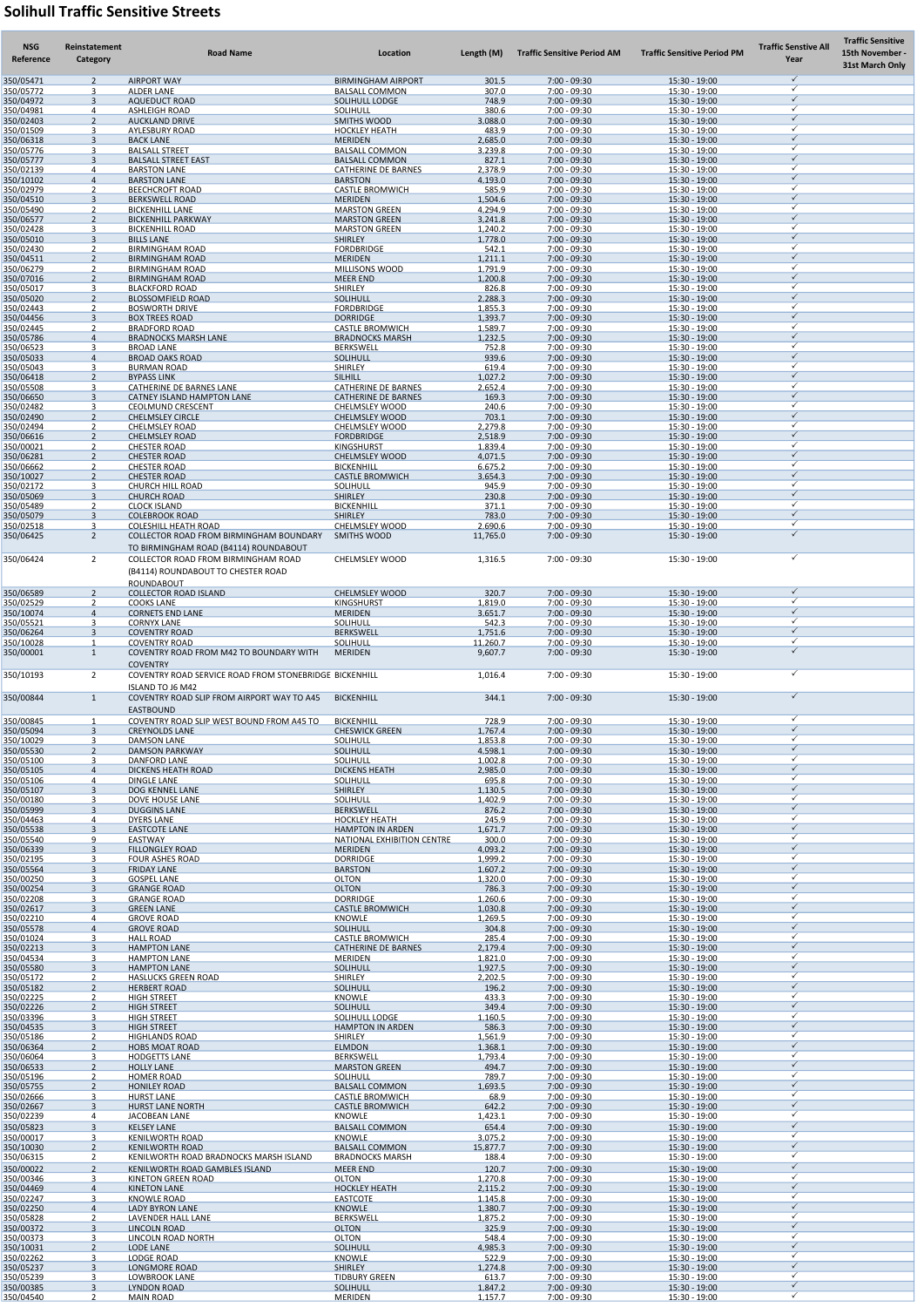| $\mathcal{D}$                                                                                                                                                                                                                                                         | <b>MARSHALL LAKE ROAD</b>                               | <b>SHIRLEY</b>                               | 1.195.6            | 7:00 - 09:30                     |                                  |                   |
|-----------------------------------------------------------------------------------------------------------------------------------------------------------------------------------------------------------------------------------------------------------------------|---------------------------------------------------------|----------------------------------------------|--------------------|----------------------------------|----------------------------------|-------------------|
| 350/06271<br>350/00414<br>$\overline{3}$                                                                                                                                                                                                                              | <b>MEER END ROAD</b><br><b>MELTON AVENUE</b>            | <b>MEER END</b><br><b>SOLIHULL</b>           | 2,008.4<br>607.4   | 7:00 - 09:30<br>$7:00 - 09:30$   | 15:30 - 19:00<br>15:30 - 19:00   | ✓                 |
| 350/04547<br>3                                                                                                                                                                                                                                                        | <b>MERIDEN ROAD</b>                                     | <b>HAMPTON IN ARDEN</b>                      | 2.043.3            | 7:00 - 09:30                     | 15:30 - 19:00                    |                   |
| 350/06272<br>3<br>350/05633<br>3                                                                                                                                                                                                                                      | <b>MERIDEN ROAD</b>                                     | <b>BERKSWELL</b>                             | 1,403.0<br>336.9   | $7:00 - 09:30$<br>7:00 - 09:30   | 15:30 - 19:00<br>15:30 - 19:00   | ✓<br>✓            |
| 350/05261<br>$\mathcal{P}$                                                                                                                                                                                                                                            | <b>MOAT LANE</b><br><b>MONKSPATH HALL ROAD</b>          | <b>SOLIHULL</b><br><b>MONKSPATH</b>          | 4,864.7            | $7:00 - 09:30$                   | 15:30 - 19:00                    | ✓                 |
| 350/02751<br>3                                                                                                                                                                                                                                                        | <b>MOOREND AVENUE</b>                                   | <b>CHELMSLEY WOOD</b>                        | 2,853.0            | 7:00 - 09:30                     | 15:30 - 19:00                    |                   |
| 350/06127<br>$\mathbf{3}$<br>3                                                                                                                                                                                                                                        | <b>NAILCOTE LANE</b>                                    | <b>BERKSWELL</b>                             | 678.1<br>898.8     | $7:00 - 09:30$<br>7:00 - 09:30   | 15:30 - 19:00<br>15:30 - 19:00   |                   |
| 350/02285<br>350/05275<br>$\overline{3}$                                                                                                                                                                                                                              | <b>NEW ROAD</b><br><b>NORTON LANE</b>                   | <b>SOLIHULL</b><br><b>EARLSWOOD</b>          | 2.150.5            | $7:00 - 09:30$                   | 15:30 - 19:00                    |                   |
| 350/05646<br>ર                                                                                                                                                                                                                                                        | OLD LODE LANE                                           | <b>ELMDON</b>                                | 1,516.6            | 7:00 - 09:30                     | 15:30 - 19:00                    |                   |
| 350/05761<br>$\Delta$<br>350/05762<br>4                                                                                                                                                                                                                               | <b>OLDWICH LANE EAST</b><br><b>OLDWICH LANE WEST</b>    | <b>FEN END</b><br><b>CHADWICK END</b>        | 1.236.4<br>1,591.9 | $7:00 - 09:30$<br>7:00 - 09:30   | 15:30 - 19:00<br>15:30 - 19:00   |                   |
| 350/05282<br>3                                                                                                                                                                                                                                                        | <b>OLTON ROAD</b>                                       | <b>SHIRLEY</b>                               | 1.037.0            | $7:00 - 09:30$                   | 15:30 - 19:00                    | ✓                 |
| 350/05842<br>4                                                                                                                                                                                                                                                        | <b>PARK LANE</b>                                        | <b>BERKSWELL</b>                             | 987.0              | 7:00 - 09:30                     | 15:30 - 19:00                    | ✓                 |
| 350/06509<br>$\mathcal{P}$<br>350/02305<br>$\mathcal{P}$                                                                                                                                                                                                              | PINE SQUARE ROUNDABOUT<br><b>POPLAR ROAD</b>            | <b>CHELMSLEY WOOD</b><br><b>SOLIHULL</b>     | 234.1<br>194.1     | $7:00 - 09:30$<br>7:00 - 09:30   | 15:30 - 19:00<br>15:30 - 19:00   |                   |
| 350/05298<br>$\mathcal{P}$                                                                                                                                                                                                                                            | <b>PRINCES WAY</b>                                      | SOLIHULL                                     | 877.2              | $7:00 - 09:30$                   | 15:30 - 19:00                    | ✓                 |
| 350/04219<br>4                                                                                                                                                                                                                                                        | <b>PRIORY ROAD</b>                                      | <b>SOLIHULL LODGE</b>                        | 305.8              | 7:00 - 09:30                     | 15:30 - 19:00                    |                   |
| 350/05302<br>$\overline{3}$<br>350/00503<br>4                                                                                                                                                                                                                         | <b>PROSPECT LANE</b><br><b>REDSTONE FARM ROAD</b>       | SOLIHULL<br><b>OLTON</b>                     | 870.1<br>719.7     | $7:00 - 09:30$<br>7:00 - 09:30   | 15:30 - 19:00<br>15:30 - 19:00   |                   |
| 350/05326<br>$\overline{3}$                                                                                                                                                                                                                                           | <b>SALTER STREET</b>                                    | <b>EARLSWOOD</b>                             | 1,317.0            | $7:00 - 09:30$                   | 15:30 - 19:00                    | ✓                 |
| 350/05336<br>4<br>$\mathcal{P}$                                                                                                                                                                                                                                       | <b>SCHOOL ROAD</b>                                      | <b>SHIRLEY</b>                               | 312.8              | 7:00 - 09:30<br>$7:00 - 09:30$   | 15:30 - 19:00                    | ✓                 |
| 350/05675<br>350/05339<br>4                                                                                                                                                                                                                                           | <b>SEVEN STAR ROAD</b><br>SHAKESPEARE DRIVE             | SOLIHULL<br><b>SHIRLEY</b>                   | 1.144.5<br>1.043.5 | 7:00 - 09:30                     | 15:30 - 19:00<br>15:30 - 19:00   | ✓                 |
| 350/05341<br>4                                                                                                                                                                                                                                                        | <b>SHARMANS CROSS ROAD</b>                              | <b>SOLIHULL</b>                              | 1.041.1            | $7:00 - 09:30$                   | 15:30 - 19:00                    | ✓                 |
| 350/04487<br>4<br>350/05684<br>$\mathcal{P}$                                                                                                                                                                                                                          | <b>SHUTT LANE</b><br><b>SOLIHULL BYPASS</b>             | <b>EARLSWOOD</b><br><b>SILHILL</b>           | 424.4<br>3,800.1   | 7:00 - 09:30<br>$7:00 - 09:30$   | 15:30 - 19:00<br>15:30 - 19:00   |                   |
| 350/02856<br>$\mathcal{P}$                                                                                                                                                                                                                                            | SOLIHULL PARKWAY                                        | <b>MARSTON GREEN</b>                         | 2,571.6            | 7:00 - 09:30                     | 15:30 - 19:00                    | ✓                 |
| 350/05357<br>$\mathbf{3}$                                                                                                                                                                                                                                             | <b>SOLIHULL ROAD</b>                                    | <b>SHIRLEY</b>                               | 1,310.3            | $7:00 - 09:30$                   | 15:30 - 19:00                    |                   |
| 350/06290<br>ર<br>350/06273<br>$\Delta$                                                                                                                                                                                                                               | <b>SOLIHULL ROAD</b><br><b>SPENCERS LANE</b>            | <b>HAMPTON IN ARDEN</b><br><b>BERKSWELL</b>  | 2,154.0<br>2,550.1 | 7:00 - 09:30<br>$7:00 - 09:30$   | 15:30 - 19:00<br>15:30 - 19:00   | ✓                 |
| 350/04489<br>3                                                                                                                                                                                                                                                        | <b>SPRING LANE</b>                                      | <b>HOCKLEY HEATH</b>                         | 542.9              | 7:00 - 09:30                     | 15:30 - 19:00                    | ✓                 |
| 350/00584<br>$\mathbf{3}$<br>ર                                                                                                                                                                                                                                        | ST. BERNARDS ROAD                                       | <b>OLTON</b><br><b>OLTON</b>                 | 2.143.8            | $7:00 - 09:30$<br>7:00 - 09:30   | 15:30 - 19:00<br>15:30 - 19:00   | ✓<br>✓            |
| 350/00586<br>350/05373                                                                                                                                                                                                                                                | ST. MARGARETS ROAD<br><b>STATION APPROACH</b>           | SOLIHULL                                     | 89.7<br>422.5      | $7:00 - 09:30$                   | 15:30 - 19:00                    | ✓                 |
| 350/06586<br>3                                                                                                                                                                                                                                                        | <b>STATION DRIVE</b>                                    | <b>OLTON</b>                                 | 191.0              | 7:00 - 09:30                     | 15:30 - 19:00                    | ✓                 |
| 350/02338<br>$\mathbf{3}$<br>350/02339<br>$\mathcal{P}$                                                                                                                                                                                                               | <b>STATION ROAD</b><br><b>STATION ROAD</b>              | <b>DORRIDGE</b><br><b>SOLIHULL</b>           | 995.8<br>428.2     | $7:00 - 09:30$<br>7:00 - 09:30   | 15:30 - 19:00<br>15:30 - 19:00   |                   |
| 350/06606<br>3                                                                                                                                                                                                                                                        | <b>STATION ROAD</b>                                     | <b>KNOWLE</b>                                | 1,474.7            | $7:00 - 09:30$                   | 15:30 - 19:00                    |                   |
| 350/10033<br>3                                                                                                                                                                                                                                                        | <b>STATION ROAD</b>                                     | <b>BALSALL COMMON</b>                        | 1,947.7            | 7:00 - 09:30                     | 15:30 - 19:00                    | ✓<br>✓            |
| 350/10034<br>$\mathfrak{D}$<br>350/10035<br>$\mathcal{P}$                                                                                                                                                                                                             | <b>STRATFORD ROAD</b><br><b>STRATFORD ROAD</b>          | <b>SHIRLEY</b><br><b>HOCKLEY HEATH</b>       | 8.059.6<br>4,294.3 | $7:00 - 09:30$<br>7:00 - 09:30   | 15:30 - 19:00<br>15:30 - 19:00   | ✓                 |
| 350/10194<br>$\mathcal{P}$                                                                                                                                                                                                                                            | <b>STRATFORD ROAD</b>                                   | <b>MONKSPATH</b>                             | 3.131.9            | $7:00 - 09:30$                   | 15:30 - 19:00                    | ✓                 |
| 350/06669<br>$\mathcal{P}$<br>$\mathcal{P}$                                                                                                                                                                                                                           | STRATFORD ROAD M42 ISLAND                               | <b>MONKSPATH</b>                             | 837.2              | 7:00 - 09:30                     | 15:30 - 19:00                    | ✓<br>✓            |
| 350/10036<br>350/05768<br>4                                                                                                                                                                                                                                           | STREETSBROOK ROAD<br><b>TABLE OAK LANE</b>              | <b>SOLIHULL</b><br><b>MEER END</b>           | 3,455.8<br>1,610.2 | $7:00 - 09:30$<br>7:00 - 09:30   | 15:30 - 19:00<br>15:30 - 19:00   |                   |
| 350/06192<br>$\overline{3}$                                                                                                                                                                                                                                           | <b>TANNERS LANE</b>                                     | <b>BERKSWELL</b>                             | 1.082.6            | $7:00 - 09:30$                   | 15:30 - 19:00                    | ✓                 |
| 350/05394<br>3<br>350/06700<br>$\mathbf{3}$                                                                                                                                                                                                                           | <b>TANWORTH LANE</b><br><b>TANWORTH LANE</b>            | <b>SHIRLEY</b><br><b>CHESWICK GREEN</b>      | 1,333.5<br>1,745.5 | 7:00 - 09:30<br>7:00 - 09:30     | 15:30 - 19:00<br>15:30 - 19:00   | ✓                 |
| 350/02345<br>$\mathcal{D}$                                                                                                                                                                                                                                            | <b>THE SQUARE</b>                                       | <b>SOLIHULL</b>                              | 39.1               | 7:00 - 09:30                     | 15:30 - 19:00                    | ✓                 |
| 350/02347<br>$\Delta$                                                                                                                                                                                                                                                 | <b>TILEHOUSE GREEN LANE</b>                             | <b>KNOWLE</b>                                | 1.180.5            | $7:00 - 09:30$                   | 15:30 - 19:00                    | $\checkmark$      |
| 350/06573<br>4<br>350/06274<br>$\mathcal{P}$                                                                                                                                                                                                                          | <b>TIMBERLEY LANE</b><br><b>TRUGGIST LANE</b>           | <b>CASTLE BROMWICH</b><br><b>BERKSWELL</b>   | 59.7<br>1,428.0    | 7:00 - 09:30<br>$7:00 - 09:30$   | 15:30 - 19:00<br>15:30 - 19:00   | ✓                 |
| 350/00638<br>3                                                                                                                                                                                                                                                        | <b>ULLERIES ROAD</b>                                    | <b>SOLIHULL</b>                              | 885.4              | 7:00 - 09:30                     | 15:30 - 19:00                    | ✓                 |
| 350/00640<br>$\overline{4}$                                                                                                                                                                                                                                           | <b>ULVERLEY GREEN ROAD</b>                              | <b>OLTON</b>                                 | 1,248.5            | $7:00 - 09:30$                   | 15:30 - 19:00                    | ✓<br>✓            |
| 350/05416<br>3<br>350/05714<br>$\overline{4}$                                                                                                                                                                                                                         | <b>UNION ROAD</b><br><b>VALLEY ROAD</b>                 | <b>SHIRLEY</b><br><b>ELMDON</b>              | 658.0<br>845.1     | 7:00 - 09:30<br>$7:00 - 09:30$   | 15:30 - 19:00<br>15:30 - 19:00   |                   |
| 350/00644<br>3                                                                                                                                                                                                                                                        | <b>WAGON LANE</b>                                       | <b>SOLIHULL</b>                              | 834.8              | 7:00 - 09:30                     | 15:30 - 19:00                    | ✓                 |
| 350/02354<br>$\mathfrak{D}$                                                                                                                                                                                                                                           | <b>WARWICK ROAD</b>                                     | ST. ALPHEGE                                  | 3,548.2            | $7:00 - 09:30$                   | 15:30 - 19:00                    | ✓                 |
| 350/02356<br>$\mathcal{P}$<br>350/02358<br>$\mathfrak{D}$                                                                                                                                                                                                             | <b>WARWICK ROAD</b><br><b>WARWICK ROAD</b>              | <b>OLTON</b><br><b>SILHILL</b>               | 3,089.1<br>1,093.4 | 7:00 - 09:30<br>$7:00 - 09:30$   | 15:30 - 19:00<br>15:30 - 19:00   |                   |
| 350/06372<br>$\mathcal{P}$                                                                                                                                                                                                                                            | <b>WARWICK ROAD</b>                                     | <b>CHADWICK END</b>                          | 2,885.4            | 7:00 - 09:30                     | 15:30 - 19:00                    | ✓                 |
| 350/10038<br>$\mathcal{P}$<br>350/06627<br>$\mathcal{P}$                                                                                                                                                                                                              | <b>WARWICK ROAD</b><br>WARWICK ROAD CONTRAFLOW BUS LANE | <b>KNOWLE</b><br><b>SILHILL</b>              | 4,643.5<br>108.4   | $7:00 - 09:30$<br>7:00 - 09:30   | 15:30 - 19:00<br>15:30 - 19:00   | ✓<br>✓            |
| 350/06260<br>$\mathcal{P}$                                                                                                                                                                                                                                            | WARWICK ROAD M42 ISLAND                                 | <b>COPT HEATH</b>                            | 490.9              | 7:00 - 09:30                     | 15:30 - 19:00                    | ✓                 |
| 350/06276<br>3                                                                                                                                                                                                                                                        | <b>WASTE LANE</b>                                       | <b>BALSALL COMMON</b>                        | 1,422.2            | $7:00 - 09:30$                   | 15:30 - 19:00                    | ✓<br>✓            |
| 350/03144<br>3<br>350/10039<br>ર                                                                                                                                                                                                                                      | <b>WATER ORTON ROAD</b><br><b>WHITEFIELDS ROAD</b>      | <b>CASTLE BROMWICH</b><br><b>SOLIHULL</b>    | 1,762.7<br>1,512.1 | $7:00 - 09:30$<br>7:00 - 09:30   | 15:30 - 19:00<br>15:30 - 19:00   |                   |
| 350/10073<br>$\Delta$                                                                                                                                                                                                                                                 | <b>WIDNEY LANE</b>                                      | SOLIHULL                                     | 2,719.1            | $7:00 - 09:30$                   | 15:30 - 19:00                    |                   |
| 350/02370<br>3                                                                                                                                                                                                                                                        | <b>WIDNEY MANOR ROAD</b>                                | <b>SOLIHULL</b>                              | 2,611.3            | 7:00 - 09:30                     | 15:30 - 19:00                    | ✓<br>✓            |
| 350/02371<br>$\overline{3}$<br>350/02373<br>3                                                                                                                                                                                                                         | <b>WIDNEY ROAD</b><br><b>WILSONS ROAD</b>               | <b>BENTLEY HEATH</b><br><b>KNOWLE</b>        | 1,446.2<br>138.2   | $7:00 - 09:30$<br>7:00 - 09:30   | 15:30 - 19:00<br>15:30 - 19:00   |                   |
| 350/05865<br>$\overline{4}$                                                                                                                                                                                                                                           | <b>WINDMILL LANE</b>                                    | <b>BALSALL COMMON</b>                        | 921.5              | $7:00 - 09:30$                   | 15:30 - 19:00                    | ✓                 |
| 350/06571<br>3<br>350/05735<br>$\mathcal{P}$                                                                                                                                                                                                                          | YARDLEY WOOD ROAD<br>YEW TREE LANE                      | SOLIHULL LODGE<br>SOLIHULL                   | 640.8<br>516.5     | $7:00 - 09:30$<br>$7:00 - 09:30$ | 15:30 - 19:00<br>15:30 - 19:00   | ✓<br>✓            |
| 350/02968<br>3                                                                                                                                                                                                                                                        | YORKMINSTER DRIVE                                       | <b>CHELMSLEY WOOD</b>                        | 1,825.4            | 7:00 - 09:30                     | 15:30 - 19:00                    |                   |
| 350/06407<br>$\mathcal{P}$                                                                                                                                                                                                                                            | <b>ALCOTT LANE</b>                                      | <b>MARSTON GREEN</b>                         | 450.0              | $7:00 - 09:30$                   | 15:30 - 19:00                    | ✓                 |
| 350/04965<br>4                                                                                                                                                                                                                                                        |                                                         |                                              |                    |                                  |                                  |                   |
|                                                                                                                                                                                                                                                                       | <b>ALDERMINSTER ROAD</b>                                | <b>HILLFIELD</b>                             | 1,046.5            | 7:00 - 09:30                     | 15:30 - 19:00                    | ✓<br>$\checkmark$ |
| $\overline{3}$<br>$\mathcal{P}$                                                                                                                                                                                                                                       | <b>ALSTON ROAD</b><br><b>ARRAN WAY</b>                  | SOLIHULL<br><b>SMITHS WOOD</b>               | 446.0<br>1,018.0   | $7:00 - 09:30$<br>7:00 - 09:30   | 15:30 - 19:00<br>15:30 - 19:00   |                   |
| $\overline{4}$                                                                                                                                                                                                                                                        | <b>ASBURY ROAD</b>                                      | <b>BALSALL COMMON</b>                        | 189.0              | $7:00 - 09:30$                   | 15:30 - 19:00                    |                   |
| 3<br>$\overline{4}$                                                                                                                                                                                                                                                   | <b>AVENUE ROAD</b><br><b>BARCHESTON ROAD</b>            | <b>DORRIDGE</b><br><b>KNOWLE</b>             | 843.2<br>816.8     | 7:00 - 09:30<br>$7:00 - 09:30$   | 15:30 - 19:00<br>15:30 - 19:00   |                   |
| 3                                                                                                                                                                                                                                                                     | <b>BARN LANE</b>                                        | <b>SOLIHULL</b>                              | 801.4              | 7:00 - 09:30                     | 15:30 - 19:00                    |                   |
| $\mathbf{R}$<br>$\mathcal{P}$                                                                                                                                                                                                                                         | <b>BENTON GREEN LANE</b>                                | <b>BERKSWELL</b>                             | 1,910.9            | 7:00 - 09:30                     | 15:30 - 19:00                    |                   |
| 4                                                                                                                                                                                                                                                                     | <b>BERWICKS LANE</b><br><b>BLUE LAKE ROAD</b>           | <b>CHELMSLEY WOOD</b><br><b>DORRIDGE</b>     | 930.5<br>522.2     | 7:00 - 09:30<br>$7:00 - 09:30$   | 15:30 - 19:00<br>15:30 - 19:00   |                   |
| 4                                                                                                                                                                                                                                                                     | <b>BREES LANE</b>                                       | <b>FEN END</b>                               | 476.2              | 7:00 - 09:30                     | 15:30 - 19:00                    |                   |
| $\Delta$<br>4                                                                                                                                                                                                                                                         | <b>BROOK LANE</b>                                       | <b>OLTON</b>                                 | 316.0              | $7:00 - 09:30$                   | 15:30 - 19:00                    |                   |
| $\Delta$                                                                                                                                                                                                                                                              | <b>BROWNS LANE</b><br><b>BUCKINGHAM ROAD</b>            | <b>BENTLEY HEATH</b><br><b>SMITHS WOOD</b>   | 939.6<br>305.5     | 7:00 - 09:30<br>$7:00 - 09:30$   | 15:30 - 19:00<br>15:30 - 19:00   |                   |
| 4<br>4                                                                                                                                                                                                                                                                | <b>BURTONS WAY</b><br><b>BURYFIELD ROAD</b>             | <b>SMITHS WOOD</b><br>SOLIHULL               | 368.4<br>1,312.4   | 7:00 - 09:30                     | 15:30 - 19:00<br>15:30 - 19:00   |                   |
| 4                                                                                                                                                                                                                                                                     | <b>CARISBROOKE AVENUE</b>                               | <b>CHELMSLEY WOOD</b>                        | 310.4              | 7:00 - 09:30<br>7:00 - 09:30     | 15:30 - 19:00                    |                   |
| 3                                                                                                                                                                                                                                                                     | <b>CASTLE LANE</b>                                      | <b>OLTON</b>                                 | 1,503.9            | $7:00 - 09:30$                   | 15:30 - 19:00                    |                   |
| 4<br>$\mathcal{P}$                                                                                                                                                                                                                                                    | <b>CHADWORTH AVENUE</b><br><b>CHAPELHOUSE ROAD</b>      | <b>DORRIDGE</b><br><b>FORDBRIDGE</b>         | 322.8<br>1,325.0   | 7:00 - 09:30<br>$7:00 - 09:30$   | 15:30 - 19:00<br>15:30 - 19:00   |                   |
| 350/05474<br>350/02399<br>350/05774<br>350/02134<br>350/02135<br>350/00030<br>350/05939<br>350/02426<br>350/01516<br>350/05742<br>350/00088<br>350/02154<br>350/02461<br>350/07075<br>350/05503<br>350/02476<br>350/06359<br>350/02164<br>350/02485<br>350/05061<br>Δ | <b>CHELVESTON CRESCENT</b>                              | <b>HILLFIELD</b>                             | 662.4              | 7:00 - 09:30                     | 15:30 - 19:00                    |                   |
| 350/05064<br>3<br>4                                                                                                                                                                                                                                                   | <b>CHESWICK WAY</b>                                     | <b>CHESWICK GREEN</b>                        | 1,027.4            | $7:00 - 09:30$                   | 15:30 - 19:00                    | ✓<br>✓            |
| 350/05072<br>350/00140<br>$\overline{4}$                                                                                                                                                                                                                              | <b>CLEOBURY LANE</b><br><b>COLESBOURNE ROAD</b>         | EARLSWOOD<br><b>SOLIHULL</b>                 | 1,815.1<br>501.6   | 7:00 - 09:30<br>$7:00 - 09:30$   | 15:30 - 19:00<br>15:30 - 19:00   | $\checkmark$      |
| 350/02520<br>3                                                                                                                                                                                                                                                        | <b>COLESHILL ROAD</b>                                   | <b>MARSTON GREEN</b>                         | 1,447.7            | 7:00 - 09:30                     | 15:30 - 19:00                    | ✓<br>$\checkmark$ |
| 350/05086<br>$\overline{4}$<br>350/00151<br>4                                                                                                                                                                                                                         | <b>COPPICE WALK</b><br><b>COVERDALE ROAD</b>            | <b>CHESWICK GREEN</b><br><b>SOLIHULL</b>     | 461.9<br>540.7     | 7:00 - 09:30<br>7:00 - 09:30     | $15:30 - 19:00$<br>15:30 - 19:00 | ✓                 |
| 350/02536<br>$\overline{4}$                                                                                                                                                                                                                                           | <b>CRAIG CROFT</b>                                      | <b>CHELMSLEY WOOD</b>                        | 177.1              | 7:00 - 09:30                     | 15:30 - 19:00                    | $\checkmark$      |
| 350/05090<br>3<br>350/06696<br>$\overline{3}$                                                                                                                                                                                                                         | CRANMORE BOULEVARD<br><b>CROMWELL LANE</b>              | <b>SHIRLEY</b><br><b>BURTON GREEN</b>        | 1,132.4<br>85.3    | 7:00 - 09:30<br>$7:00 - 09:30$   | 15:30 - 19:00<br>15:30 - 19:00   | ✓<br>$\checkmark$ |
| 4                                                                                                                                                                                                                                                                     | <b>CROPTHORNE ROAD</b>                                  | <b>SHIRLEY</b>                               | 699.9              | $7:00 - 09:30$                   | 15:30 - 19:00                    | ✓                 |
| $\overline{4}$                                                                                                                                                                                                                                                        | <b>DARLEY GREEN ROAD</b>                                | <b>KNOWLE</b>                                | 728.2              | $7:00 - 09:30$                   | 15:30 - 19:00                    | $\checkmark$<br>✓ |
| 4<br>$\overline{3}$                                                                                                                                                                                                                                                   | DAYLESFORD ROAD<br><b>DIDDINGTON LANE</b>               | <b>SOLIHULL</b><br><b>HAMPTON IN ARDEN</b>   | 570.7<br>1,676.3   | 7:00 - 09:30<br>7:00 - 09:30     | 15:30 - 19:00<br>15:30 - 19:00   | $\checkmark$      |
| 350/05096<br>350/01527<br>350/00167<br>350/04522<br>350/01530<br>4                                                                                                                                                                                                    | <b>DORRIDGE ROAD</b>                                    | <b>DORRIDGE</b>                              | 914.3              | 7:00 - 09:30                     | 15:30 - 19:00                    | ✓                 |
| $\overline{2}$<br>3                                                                                                                                                                                                                                                   | <b>DRURY LANE</b>                                       | <b>SOLIHULL</b>                              | 245.7              | 7:00 - 09:30                     | $15:30 - 19:00$<br>15:30 - 19:00 | $\checkmark$<br>✓ |
| $\overline{4}$                                                                                                                                                                                                                                                        | <b>DUNSTER ROAD</b><br>EARLSWOOD ROAD                   | <b>CHELMSLEY WOOD</b><br><b>DORRIDGE</b>     | 1,250.9<br>826.0   | 7:00 - 09:30<br>7:00 - 09:30     | 15:30 - 19:00                    | $\checkmark$      |
| 4                                                                                                                                                                                                                                                                     | <b>EDEN ROAD</b>                                        | <b>ELMDON</b>                                | 431.5              | 7:00 - 09:30                     | 15:30 - 19:00                    | ✓<br>$\checkmark$ |
| $\overline{4}$<br>4                                                                                                                                                                                                                                                   | <b>ELMDON LANE</b><br><b>ELMDON ROAD</b>                | <b>MARSTON GREEN</b><br><b>MARSTON GREEN</b> | 1,260.2<br>859.4   | 7:00 - 09:30<br>7:00 - 09:30     | 15:30 - 19:00<br>15:30 - 19:00   | ✓                 |
| $\overline{4}$                                                                                                                                                                                                                                                        | <b>FEN END ROAD</b>                                     | <b>FEN END</b>                               | 2,626.4            | $7:00 - 09:30$                   | 15:30 - 19:00                    | $\checkmark$      |
| 4                                                                                                                                                                                                                                                                     | FEN END ROAD WEST                                       | <b>KNOWLE</b>                                | 285.7              | 7:00 - 09:30                     | 15:30 - 19:00                    | ✓<br>$\checkmark$ |
| $\overline{4}$<br>3                                                                                                                                                                                                                                                   | <b>FENTHAM ROAD</b><br><b>FORDBRIDGE ROAD</b>           | <b>HAMPTON IN ARDEN</b><br><b>KINGSHURST</b> | 455.3<br>1,252.1   | 7:00 - 09:30<br>7:00 - 09:30     | 15:30 - 19:00<br>15:30 - 19:00   | ✓                 |
| 350/02185<br>350/02556<br>350/01531<br>350/05543<br>350/05547<br>350/05549<br>350/06252<br>350/06680<br>350/04529<br>350/02586<br>350/02194<br>$\overline{3}$                                                                                                         | <b>FOREST ROAD</b>                                      | <b>DORRIDGE</b>                              | 158.9              | 7:00 - 09:30                     | $15:30 - 19:00$                  | $\checkmark$<br>✓ |
| 350/02588<br>3<br>350/05143<br>$\overline{4}$                                                                                                                                                                                                                         | <b>FORTH DRIVE</b><br><b>FRANKHOLMES DRIVE</b>          | <b>FORDBRIDGE</b><br><b>MONKSPATH</b>        | 1,215.9<br>889.2   | 7:00 - 09:30<br>7:00 - 09:30     | 15:30 - 19:00                    | $\checkmark$      |
| 350/05147<br>4                                                                                                                                                                                                                                                        | <b>FULFORD HALL ROAD</b>                                | <b>EARLSWOOD</b>                             | 1,197.7            | 7:00 - 09:30                     | 15:30 - 19:00<br>15:30 - 19:00   |                   |
| 350/05149<br>$\overline{4}$                                                                                                                                                                                                                                           | <b>GATE LANE</b>                                        | <b>DORRIDGE</b>                              | 1,410.4            | $7:00 - 09:30$                   | 15:30 - 19:00                    | $\checkmark$<br>✓ |
| 350/02601<br>3<br>350/05814<br>$\overline{4}$                                                                                                                                                                                                                         | <b>GILSON WAY</b><br><b>GIPSY LANE</b>                  | <b>KINGSHURST</b><br><b>BALSALL COMMON</b>   | 633.1<br>360.7     | 7:00 - 09:30<br>7:00 - 09:30     | 15:30 - 19:00<br>15:30 - 19:00   | $\checkmark$<br>✓ |